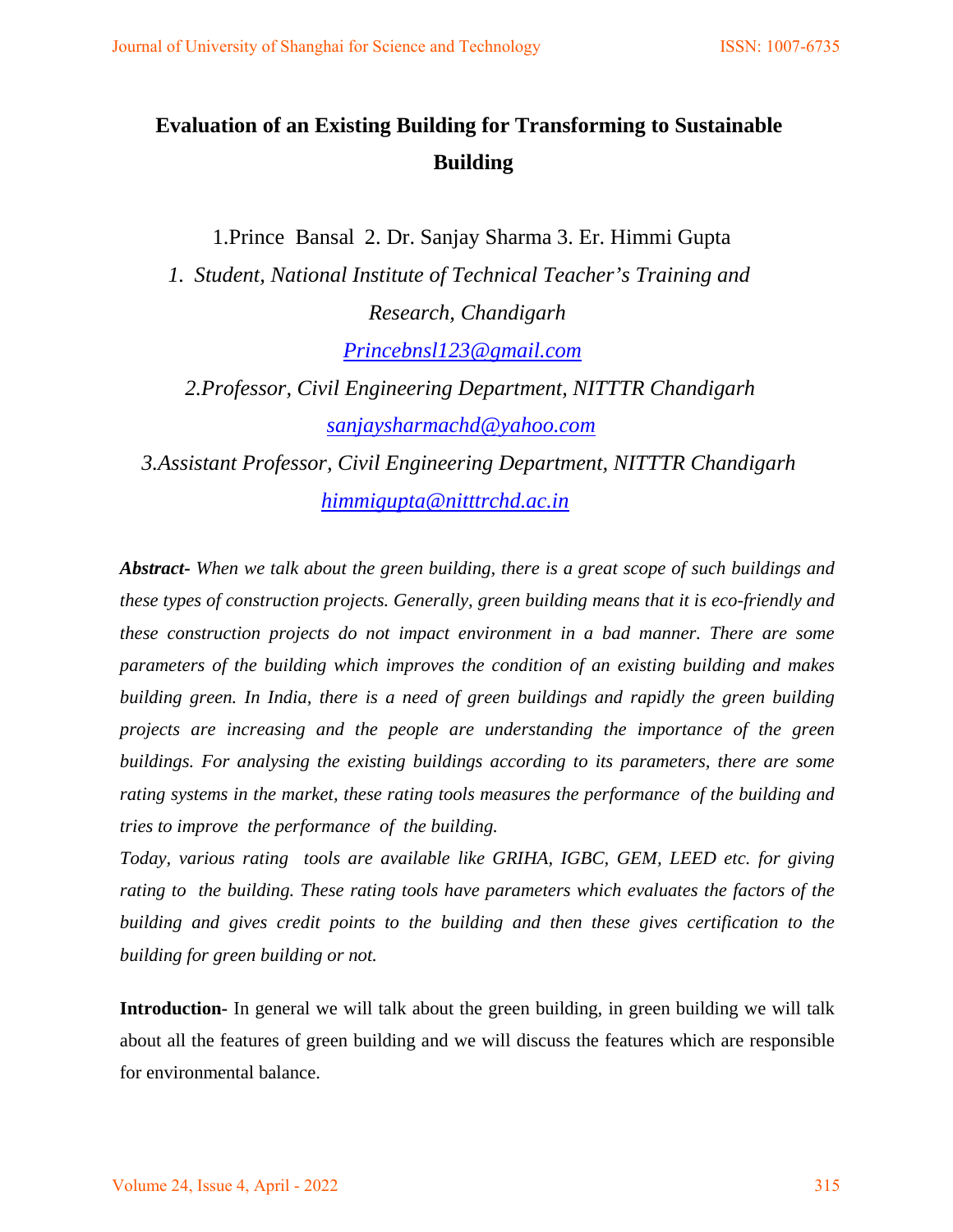Basically, Green building is the building which has no negative impact on environment and only positive impacts will be there on the environment. Green building is ecofriendly for the nature and the factors we are using for the construction of green building are very positive for the environment. In green building we can make any building green however it is home , office, or any other building.

In green building we can consider some following factors –

We can use renewable energy souces like sun.

We have to use the materials which can be recycled or reused.

A good indoor air quality should be there.

An efficient use of water resources would be there.

Some waste reduction measures we have to adopt in the designing of green building.

The materials we are using in the green building they should be non toxic and should not be hazardous for the environment.

# **Rating System of Green Building**

When we want to rate any green building then it means we want to know the environmental performance of the building. Actually there are some parameters for the green building , if these parameters are satisfied by the building then we give some points to the building according to the parameters associated with it. There are credits for each parameter of the building and finally we add all the credits of the building then we decide whether the building environmental performace is poor or good.

### **GRIHA (Green Rating for Integrated Habitat Assessment) Rating System**

GRIHA rating system is india's system for rating of the building , this system is developed by TERI (The Energy and Resouces Institute) and it is endorsed by the MNRE (Ministry of New and Renewable Energy).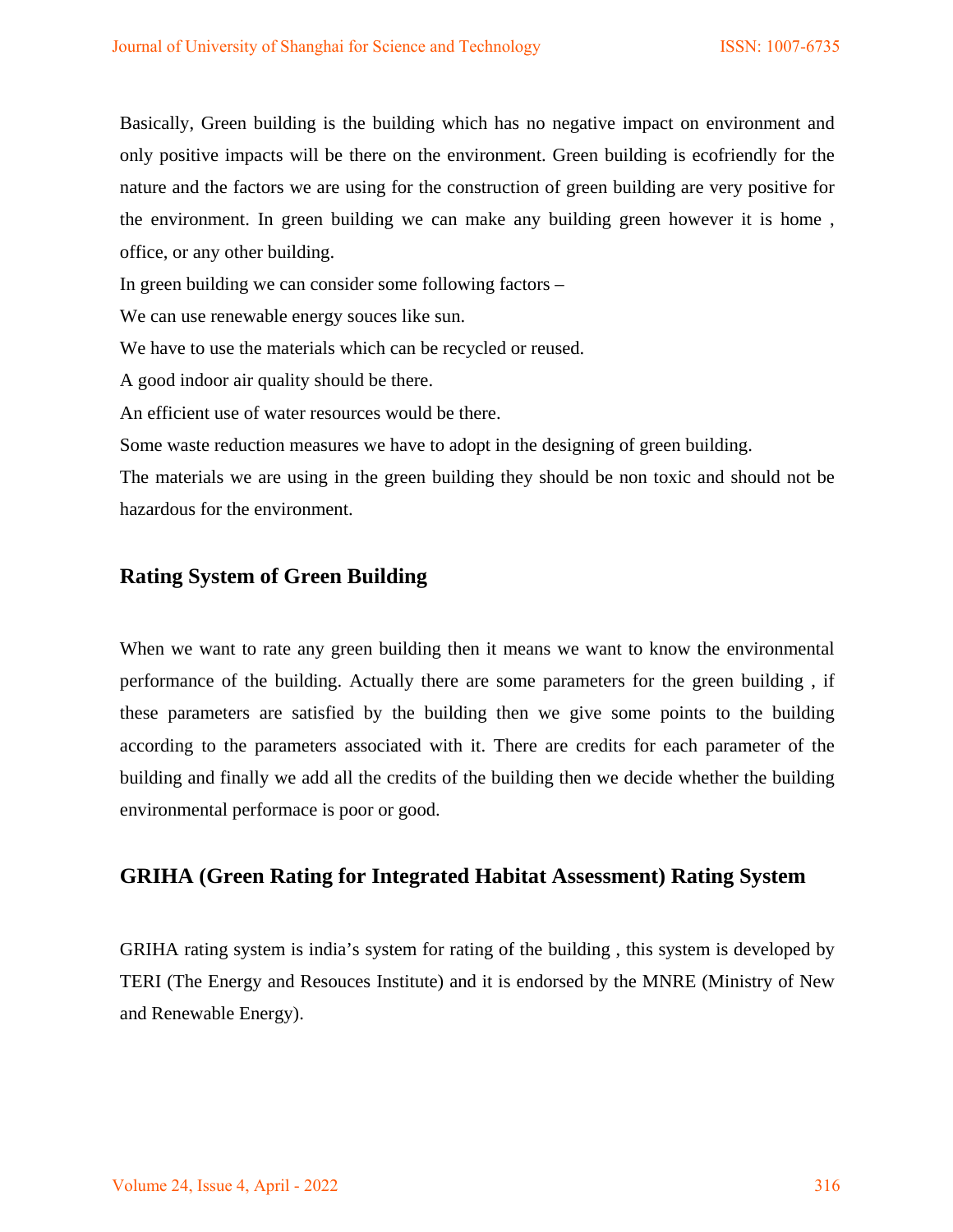GRIHA rating system try to minimize the resource consumption and waste generation and this system compares the acceptable limits of the materials use which are accepted as a benchmark nationally.

GRIHA rating system adopts five 'R' philosophy which are as follows-

**Refuse-** We have to adopt the international trends , materials , technologies , products etc. specially in the areas where local materials are available.

**Reduce-** It is dependent on high energy products , system and processes.

**Reuse-** In designing we have to reuse the materials, products and technologies so that we could save money and operational cost occurred in the project.

**Recycle-** The waste generated from the building site or demolition of the building , we have to try to recycle these unwanted wastes from the site.

**Reinvent-** Try to reinvent engineering systems and designs so that india could set an example and the whole world could follow our techniques.

### **GRIHA Criteria and Award points-**

GRIHA has 34 criteria and total award points are 100 and for valid certification we have to achieve at least 50 credit points to qualify the criteria of the GRIHA rating system. If we are availing credit points finally then we can give rating to the building as star rating. 50-60 points are in the category of 1 star GRIHA rated building. 61-70 points are in the category of 2 star GRIHA rated building. 71-80 points are in the category of 3 star GRIHA rated building. 81-90 points are in the category of 4 star GRIHA rated building. 91-100 points are in the category of 5 star GRIHA rated building.

### **An Overview of LEED- India and GRIHA-**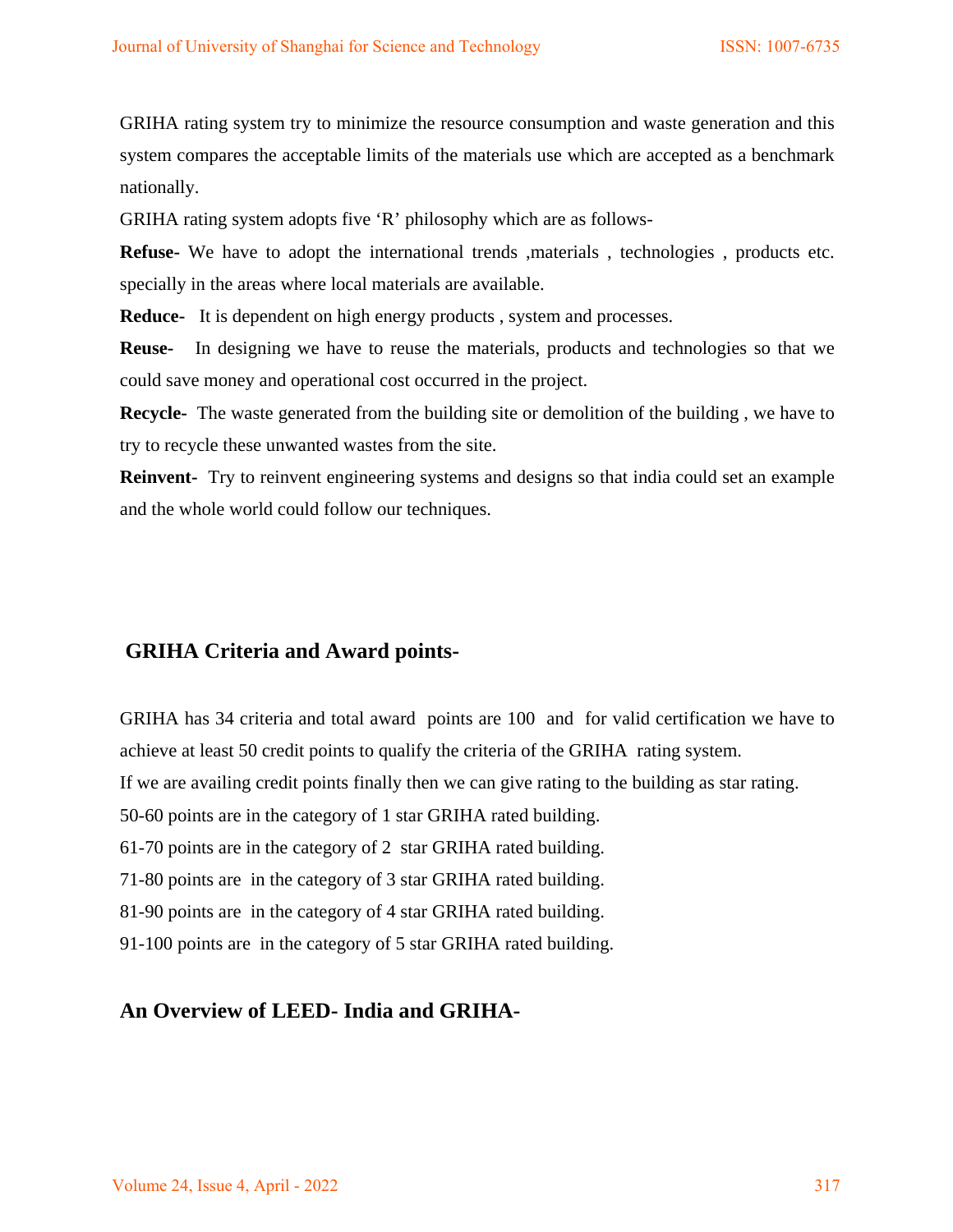LEED India is known as LEED program and it is administered by IGBC. The main objective of IGBC is to create a sustainable environment and to build a ecofriendly nature surrounding us and IGBC wants to make india a global leader in the path of green building construction. It encourages the sustainable development of the construction and in LEED program there is a rating system and some parameters are evaluated then the construction is certified and in this program three titles are given for certification, these are silver, gold and platinum.

LEED program has various steps for certification including registration, credit interpretation, certification and documentation and certification award.

LEED india basically focuses on five aspects in its program including sustainable site development,water savings, energy efficiency, material selection and indoor environmental quality.

Now we talk about the GRIHA ,it is basically removes the drawbacks of the LEED program. In GRIHA we give 1 to 5 star rating to the project for certification. GRIHA focuses on energy or power consumption, water consumption ,water generation and renewable energy integration and these factors are different from the LEED program.

GRIHA rating system has 100 credit points and minimum 5 points are needed for 1 star rating so we evaluate all the parameters and add all the credit points then we give star rating to the project.

### **Research Methodology-**

| <b>Section Name</b>                             | <b>Criterion</b> | <b>Criterion</b>                                | <b>Maximum</b> | <b>Anticipated</b> | <b>Remarks</b>                                                                                                                                                |
|-------------------------------------------------|------------------|-------------------------------------------------|----------------|--------------------|---------------------------------------------------------------------------------------------------------------------------------------------------------------|
|                                                 | <b>Number</b>    | <b>Name</b>                                     | <b>Point</b>   | points             |                                                                                                                                                               |
| <b>Site Parameters</b>                          | Criterion<br>1   | Accessibility to<br><b>Basic Services</b>       | 2              | 0                  | 1.5 different types of facilities likes<br>(gym, canteen, play area etc. has to be<br>provided.<br>2. Collective transport facility for people<br>of building |
|                                                 | Criterion<br>2   | <b>Microclimatic</b><br>Impact                  | 4              | 2                  | 1. Total of 80 trees are to be planted on<br>site                                                                                                             |
| <b>Maintenance &amp;</b><br><b>Housekeeping</b> | Criterion<br>3   | Maintenance,<br>Green<br>Procurement<br>& Waste | 7              | 3                  | 1. Waste segregation has to be done in<br>various streams<br>2. Contractual tie-ups with recyclers for<br>waste recycling                                     |

#### **GRIHA for Existing Buildings**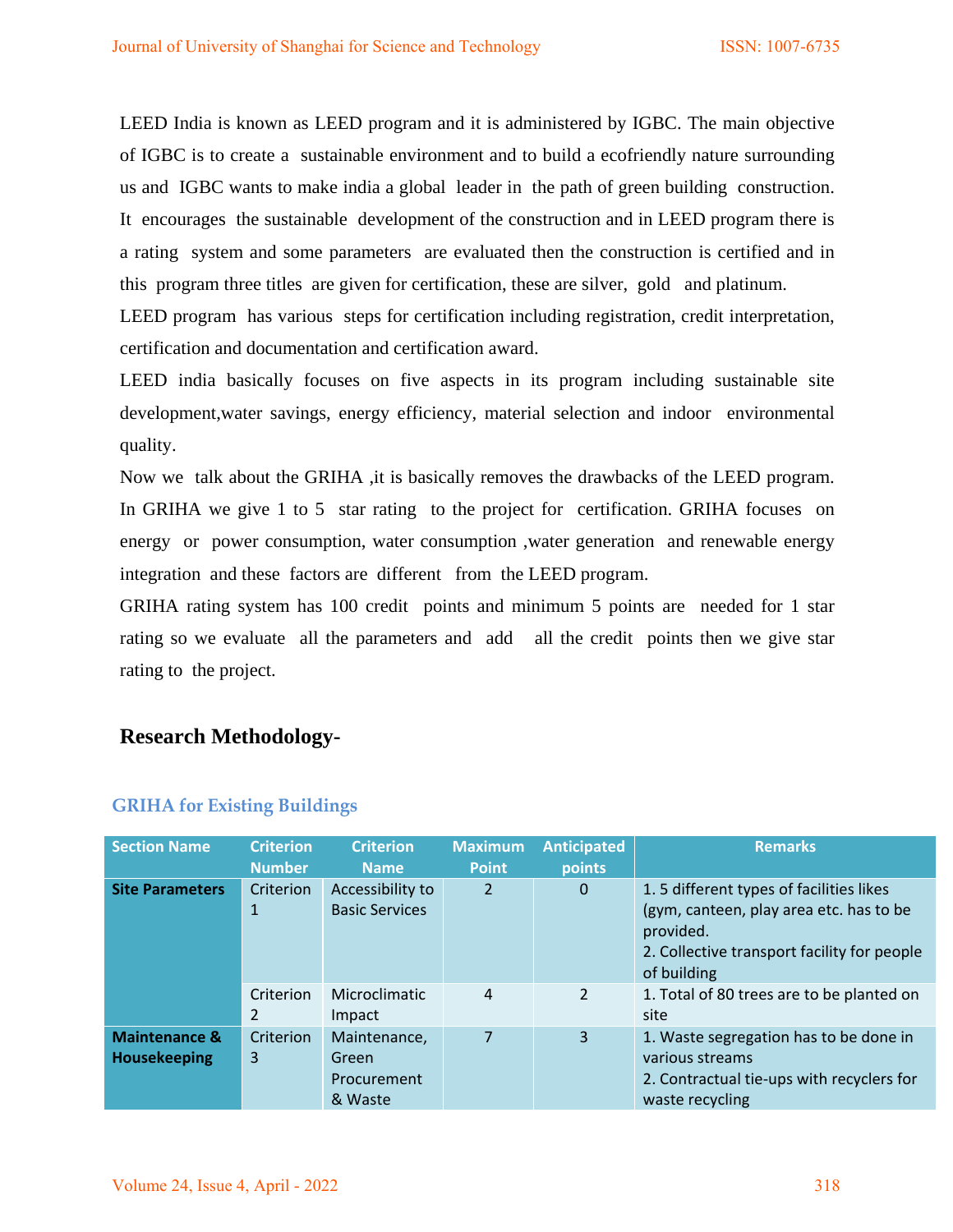|                             | bonus points)                                              |            |                |                                                                                                                       |
|-----------------------------|------------------------------------------------------------|------------|----------------|-----------------------------------------------------------------------------------------------------------------------|
|                             | <b>Total</b><br>(Excluding                                 | 100        | 49             |                                                                                                                       |
| Criterion<br>12             | <b>Bonus Points</b>                                        | 4          | $\overline{0}$ | 1. Urban Farming has to be done on site<br>2. Net Zero Energy Building via on site<br>solar                           |
| Criterion<br>11             | Universal<br>Accessibility &<br>Environmental<br>Awareness | 5          | 5              |                                                                                                                       |
| Criterion<br>10             | Maintaining<br>Good IAQ                                    | 4          | $\overline{2}$ | 1. Fresh air quality testing from NABL<br>Accredited Lab has to be done.                                              |
| Criterion<br>9              | Achieving<br>Indoor<br>Comfort<br>Requirements             | 8          | $6\,$          | 1. Daylight Simulation has to be<br>performed<br>2. Third party Noise audit report has to<br>be submitted             |
| Criterion<br>8              | Reduction in<br>Cumulative<br>water<br>Performance         | 10         | 4              | flow aerators<br>3. Use of onsite treated water for<br>Landscaping and flushing                                       |
| Criterion<br>$\overline{7}$ | Water<br>Footprint                                         | 15         | $\overline{4}$ | 1. On site STP has to be located for<br>treatment of waste water<br>2. Efficient plumbing fixtures with low           |
| Criterion<br>6              | Renewable<br>Energy<br>Utilization                         | 15         | 15             |                                                                                                                       |
| Criterion<br>5              | Energy                                                     | 20         | $\bf 8$        | 1. No cost EEMS has to be implemented<br>in the past                                                                  |
| Criterion<br>$\overline{4}$ | Metering &<br>Monitoring                                   | 10         | $\mathbf 0$    | 1. Submetering has to be done for water<br>and energy systems<br>2. Indoor air quality sensors are to be<br>installed |
|                             | Management                                                 |            |                | 3. On site organic waste converter has to<br>be installed                                                             |
|                             |                                                            | Efficiency |                |                                                                                                                       |

**Conclusion-** the authors represented a comparative study of GRIHA rating system with LEED rating system. In this paper some benchmarks are set to make the building sustainable and to avoid the negative impact on the environment. The main target of this paper is to rate the building on energy scale, performance of the building and scope of the building, a small checklist is prepared for certification a project on a small scale.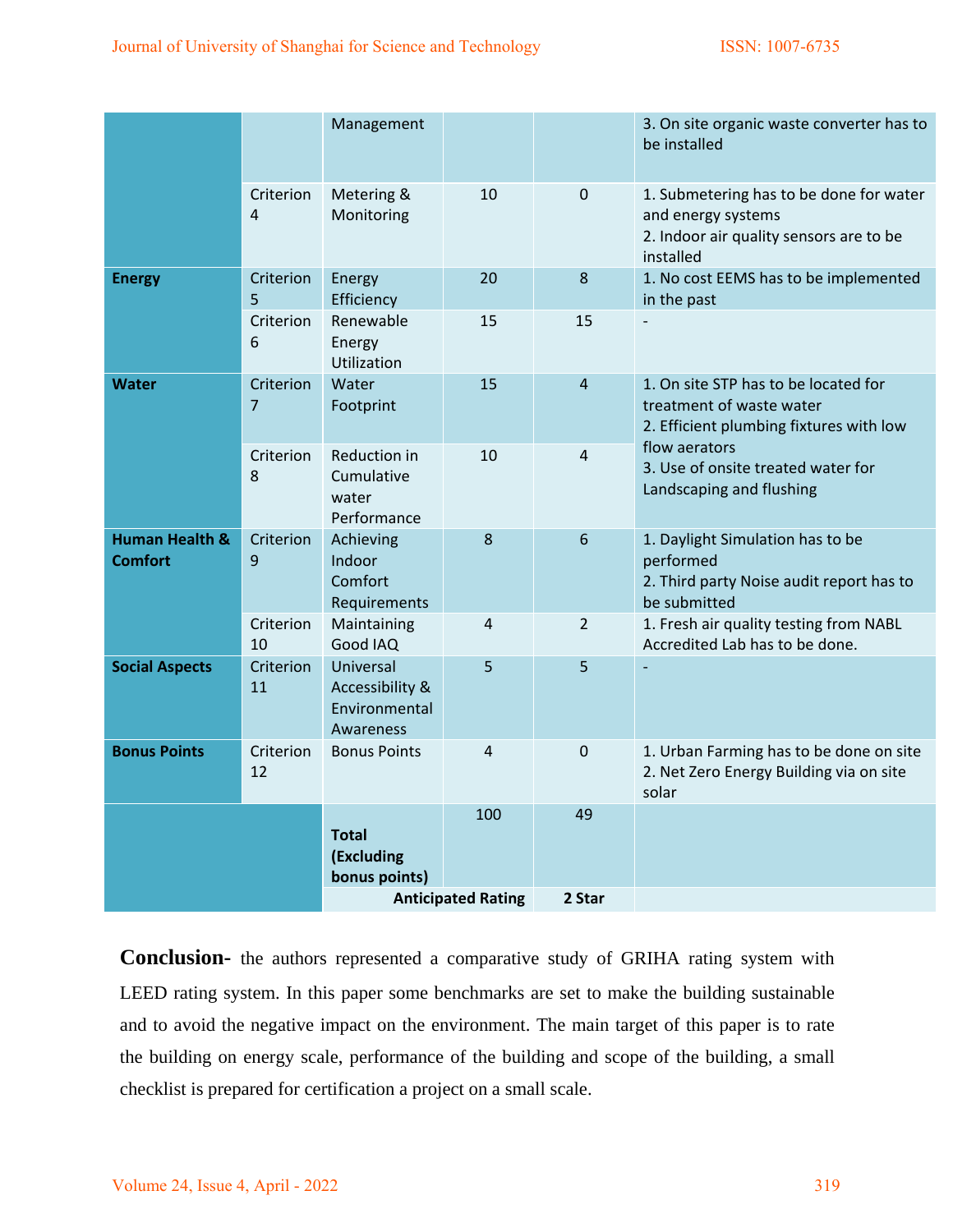GRIHA rating system discuss about the various parameters which measures the performance of the building towards the environment but if we talk about the nature of this rating system then GRIHA is complex in nature and it does not give clear explanation of the building performance to the environment, sometimes GRIHA confuses the Indian developers to build a project certified. This paper gives some points which gives a good idea for building so that we can build a project easily and economically.

# **References**

Sande, Iliyas Ikbal, and N. S. Phadtare. "Comparative study of LEED and GRIHA rating system." *Journal of Information, Knowledge and Research in Civil Engineering's* 3.2 (2015): 168-176.

Smith, Russell M. ""Green" building in India: a comparative and spatial analysis of the LEED-India and GRIHA rating systems." *Asian Geographer* 32.2 (2015): 73-84.

Kumar, Hemant, and Vaishali Sahu. "Performance and rating of residential green building." *Civil Engineering and Urban Planning: An International Journal (CiVEJ) Vol* 2 (2015).

Bonde, Ms Rasika S., et al. "Assessment of Green Building through GRIHA Rating Tool and its Implementation." *GRD Journals-Global Research and Development Journal for Engineering* 3.4 (2018): 32-35.

Elnokaly, Amira, and Manvi Vyas. "A cross case investigation of sustainability assessment tools of the LEED, BREEAM and GRIHA." Transitions to sustainable societies: Designing research and policies for changing lifestyles and communities (IAPS 23 Conference), Timisoara, Romania, 24 June-27 June 2014, 2014.

Kulkarni, Ms Pradnya V., and L. S. Pammar. "An Initiative Towards Implementation of Rating System in Green Building." *Atmosphere* 37 (2019): 36.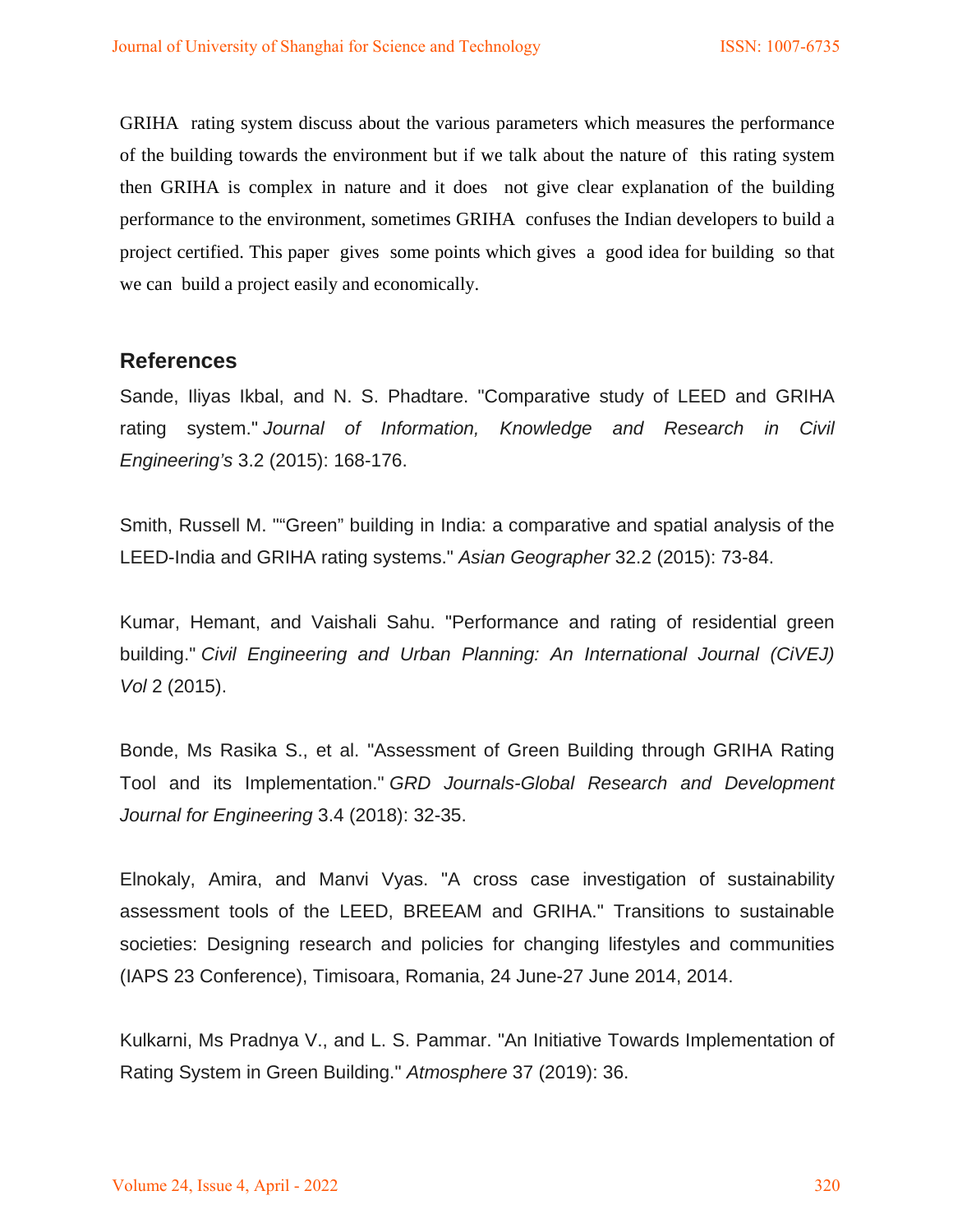Pamu, Yashwanth, and Kona Mahesh. "A Comparative Study on Green Building Rating Systems in India in terms of Energy and Water." *CVR Journal of Science and Technology* 16.1 (2019): 21-25.

Khese, Sharad R., M. N. Hedaoo, and B. A. Konnur. "A Comparative Study of Rating Systems in Green Building." *International Journal of Engineering Research* 5 (2016): 134-136.

Elmeligy, Dina Ahmed. "Rating Systems Awareness for Green Buildings Applications." *International Refereed Journal of Engineering and Science (IRJES)* 3 (2014): 53-64.

Makandar, Samreen S., and Nadeem A. Sanadi. "Limitations of Green Building Rating Systems–A case of LEED and GRIHA." *International Research Journal of Engineering and Technology (IRJET)* 6.5 (2019).

Awasthi, Rakesh. "A review paper–on Green Marketing with detail understanding on GRIHA-the National Rating System."

Mishra, Pragya, and Sourabh Gour. "Green Building Rating System."

Vyas, Gayatri Sachin, and Kumar Neeraj Jha. "Identification of green building attributes for the development of an assessment tool: a case study in India." *Civil Engineering and Environmental Systems* 33.4 (2016): 313-334.

Nalawade, R. V., and S. G. Sonar. "Comparative Review criteria utilization by LEED and GRIHA: Green building Rating systems for New construction in India." *Int. J. Sci. Res. Publ.* 6 (2016): 116-9.

Choudhary, Mahendra Pratap, and Govind Singh Chouhan. "GRIHA–AN INDIAN TOOL FOR GREEN BUILDINGS AND ENVIRONMENTAL ROTECTION." *3rd*